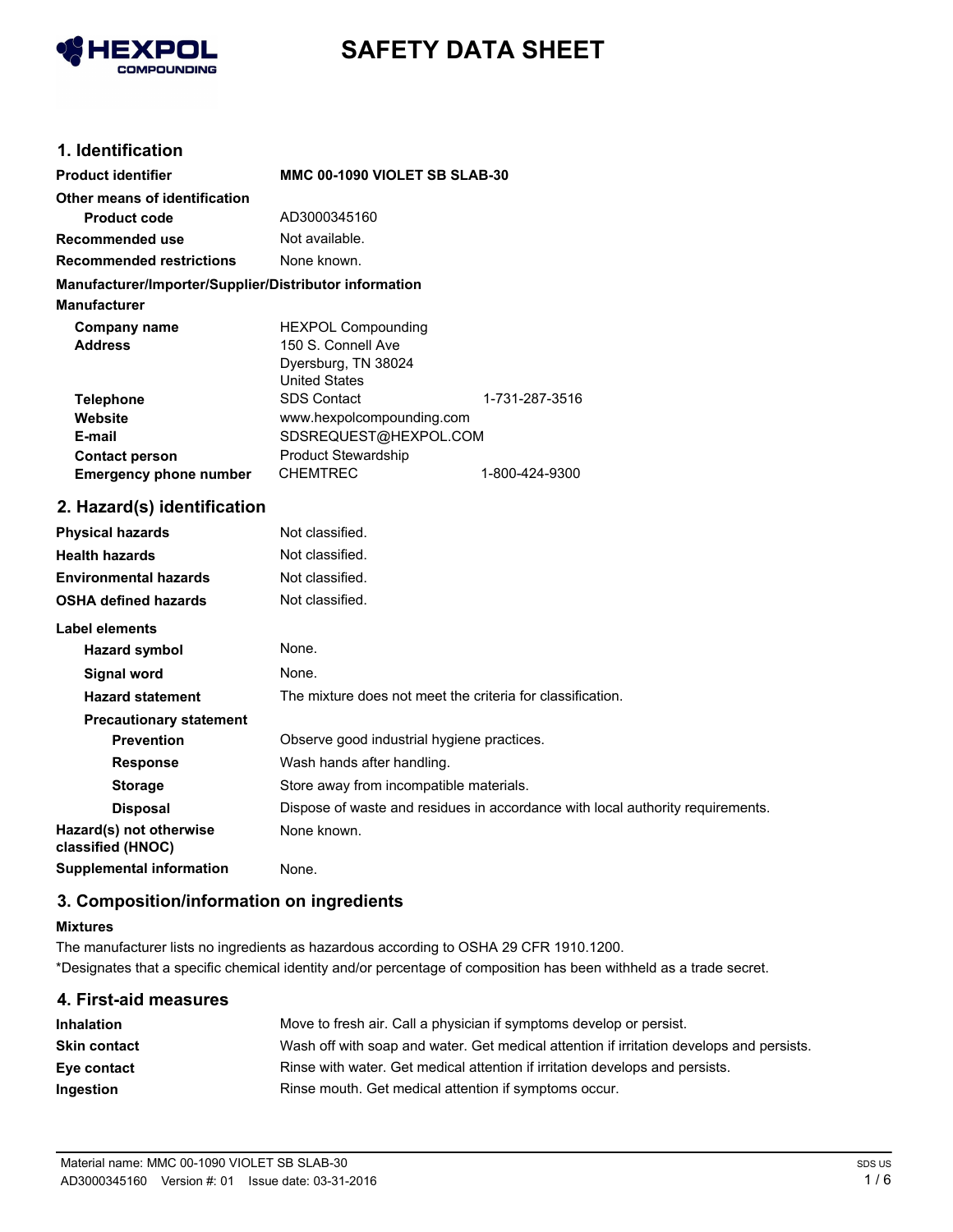| <b>Most important</b><br>symptoms/effects, acute and<br>delayed              | Direct contact with eyes may cause temporary irritation.                                                            |
|------------------------------------------------------------------------------|---------------------------------------------------------------------------------------------------------------------|
| Indication of immediate<br>medical attention and special<br>treatment needed | Treat symptomatically.                                                                                              |
| <b>General information</b>                                                   | Ensure that medical personnel are aware of the material(s) involved, and take precautions to<br>protect themselves. |
| 5. Fire-fighting measures                                                    |                                                                                                                     |
| Suitable extinguishing media                                                 | Water fog. Foam. Dry chemical powder. Carbon dioxide (CO2).                                                         |
| Unsuitable extinguishing<br>media                                            | Do not use water jet as an extinguisher, as this will spread the fire.                                              |
| Specific hazards arising from<br>the chemical                                | During fire, gases hazardous to health may be formed.                                                               |
| Special protective equipment<br>and precautions for firefighters             | Self-contained breathing apparatus and full protective clothing must be worn in case of fire.                       |
| <b>Fire fighting</b><br>equipment/instructions                               | Use water spray to cool unopened containers.                                                                        |
| <b>Specific methods</b>                                                      | Use standard firefighting procedures and consider the hazards of other involved materials.                          |

#### **6. Accidental release measures**

General fire hazards **No unusual fire or explosion hazards noted.** 

| <b>Personal precautions,</b><br>protective equipment and<br>emergency procedures | Keep unnecessary personnel away. For personal protection, see section 8 of the SDS.                                                                      |
|----------------------------------------------------------------------------------|----------------------------------------------------------------------------------------------------------------------------------------------------------|
| Methods and materials for<br>containment and cleaning up                         | Stop the flow of material, if this is without risk. Following product recovery, flush area with water.<br>For waste disposal, see section 13 of the SDS. |
| <b>Environmental precautions</b>                                                 | Avoid discharge into drains, water courses or onto the ground.                                                                                           |

### **7. Handling and storage**

**Precautions for safe handling** Observe good industrial hygiene practices. Store in original tightly closed container. Store away from incompatible materials (see Section 10 of the SDS). **Conditions for safe storage, including any incompatibilities**

### **8. Exposure controls/personal protection**

| <b>Occupational exposure limits</b>      | No exposure limits noted for ingredient(s).                                                                                                                                                                                                                                                                                                                                                            |
|------------------------------------------|--------------------------------------------------------------------------------------------------------------------------------------------------------------------------------------------------------------------------------------------------------------------------------------------------------------------------------------------------------------------------------------------------------|
| <b>Biological limit values</b>           | No biological exposure limits noted for the ingredient(s).                                                                                                                                                                                                                                                                                                                                             |
| Appropriate engineering<br>controls      | Good general ventilation (typically 10 air changes per hour) should be used. Ventilation rates<br>should be matched to conditions. If applicable, use process enclosures, local exhaust ventilation,<br>or other engineering controls to maintain airborne levels below recommended exposure limits. If<br>exposure limits have not been established, maintain airborne levels to an acceptable level. |
|                                          | Individual protection measures, such as personal protective equipment                                                                                                                                                                                                                                                                                                                                  |
| Eye/face protection                      | Wear safety glasses with side shields (or goggles).                                                                                                                                                                                                                                                                                                                                                    |
| <b>Skin protection</b>                   |                                                                                                                                                                                                                                                                                                                                                                                                        |
| <b>Hand protection</b>                   | Wear appropriate chemical resistant gloves. Suitable gloves can be recommended by the glove<br>supplier.                                                                                                                                                                                                                                                                                               |
| Other                                    | Wear suitable protective clothing.                                                                                                                                                                                                                                                                                                                                                                     |
| <b>Respiratory protection</b>            | In case of insufficient ventilation, wear suitable respiratory equipment.                                                                                                                                                                                                                                                                                                                              |
| <b>Thermal hazards</b>                   | Wear appropriate thermal protective clothing, when necessary.                                                                                                                                                                                                                                                                                                                                          |
| <b>General hygiene</b><br>considerations | Always observe good personal hygiene measures, such as washing after handling the material<br>and before eating, drinking, and/or smoking. Routinely wash work clothing and protective<br>equipment to remove contaminants.                                                                                                                                                                            |

# **9. Physical and chemical properties**

**Physical state** Solid.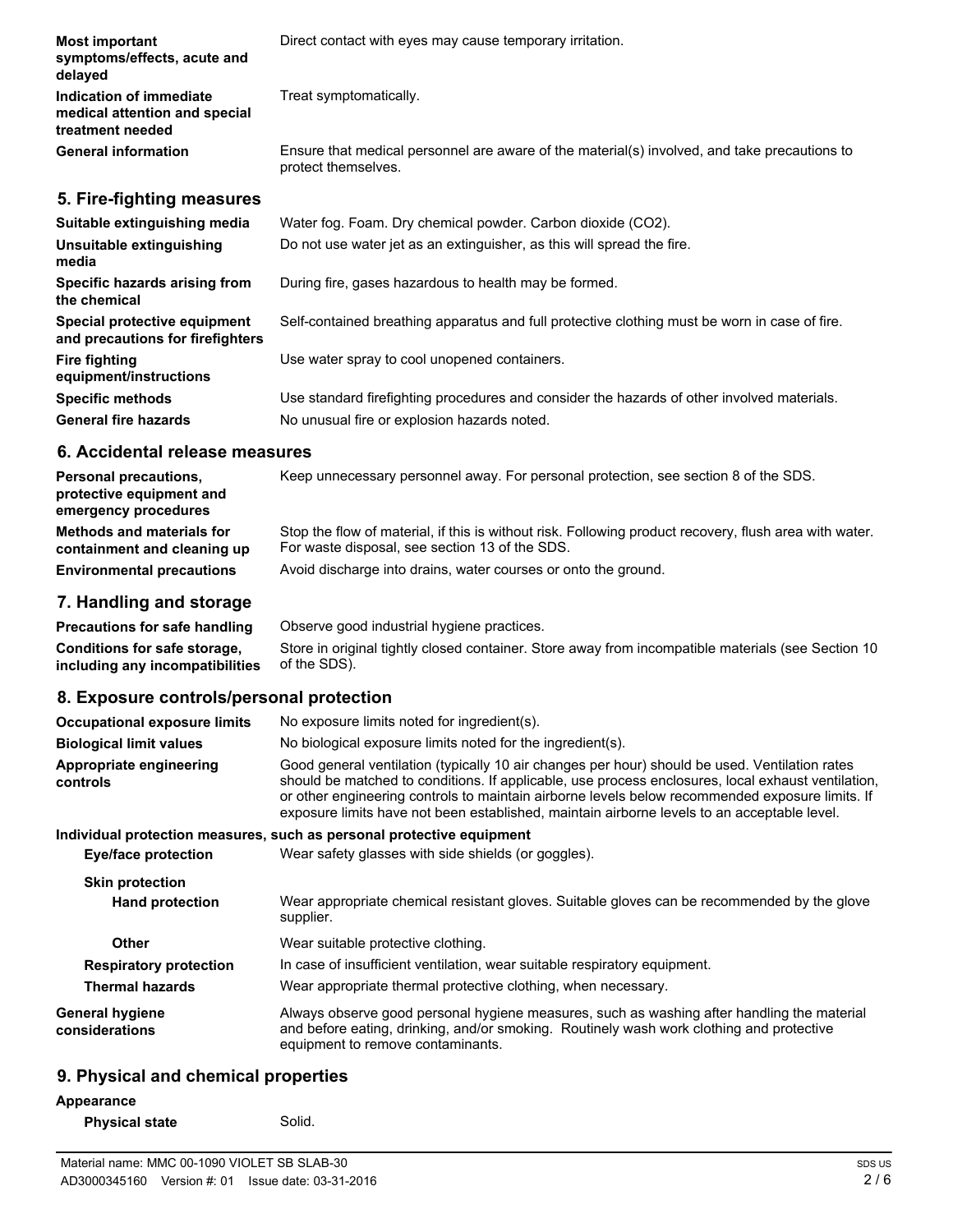| Form                                              | Solid.         |
|---------------------------------------------------|----------------|
| Color                                             | Purple         |
| Odor                                              | Not available. |
| Odor threshold                                    | Not available. |
| рH                                                | Not available. |
| Melting point/freezing point                      | Not available. |
| Initial boiling point and boiling<br>range        | Not available. |
| <b>Flash point</b>                                | Not available. |
| <b>Evaporation rate</b>                           | Not available. |
| Flammability (solid, gas)                         | Not available. |
| Upper/lower flammability or explosive limits      |                |
| <b>Flammability limit - lower</b><br>(%)          | Not available. |
| <b>Flammability limit - upper</b><br>(%)          | Not available. |
| Explosive limit - lower (%)                       | Not available. |
| Explosive limit - upper (%)                       | Not available. |
| Vapor pressure                                    | Not available. |
| <b>Vapor density</b>                              | Not available. |
| <b>Relative density</b>                           | Not available. |
| Solubility(ies)                                   |                |
| <b>Solubility (water)</b>                         | Not available. |
| <b>Partition coefficient</b><br>(n-octanol/water) | Not available. |
| <b>Auto-ignition temperature</b>                  | Not available. |
| <b>Decomposition temperature</b>                  | Not available. |
| <b>Viscosity</b>                                  | Not available. |
| <b>Other information</b>                          |                |
| <b>Explosive properties</b>                       | Not explosive. |
| <b>Oxidizing properties</b>                       | Not oxidizing. |
| <b>Specific gravity</b>                           | 1.4            |
| 10. Stability and reactivity                      |                |

# Reactivity The product is stable and non-reactive under normal conditions of use, storage and transport. **Chemical stability** Material is stable under normal conditions. **Possibility of hazardous** No dangerous reaction known under conditions of normal use. **reactions Conditions to avoid Contact with incompatible materials. Incompatible materials** Strong oxidizing agents. Hazardous decomposition No hazardous decomposition products are known. **products**

# **11. Toxicological information**

**Information on likely routes of exposure**

| <b>Inhalation</b>                                                                     | No adverse effects due to inhalation are expected.       |
|---------------------------------------------------------------------------------------|----------------------------------------------------------|
| <b>Skin contact</b>                                                                   | No adverse effects due to skin contact are expected.     |
| Eye contact                                                                           | Direct contact with eyes may cause temporary irritation. |
| Ingestion                                                                             | Expected to be a low ingestion hazard.                   |
| Symptoms related to the<br>physical, chemical and<br>toxicological<br>characteristics | Direct contact with eyes may cause temporary irritation. |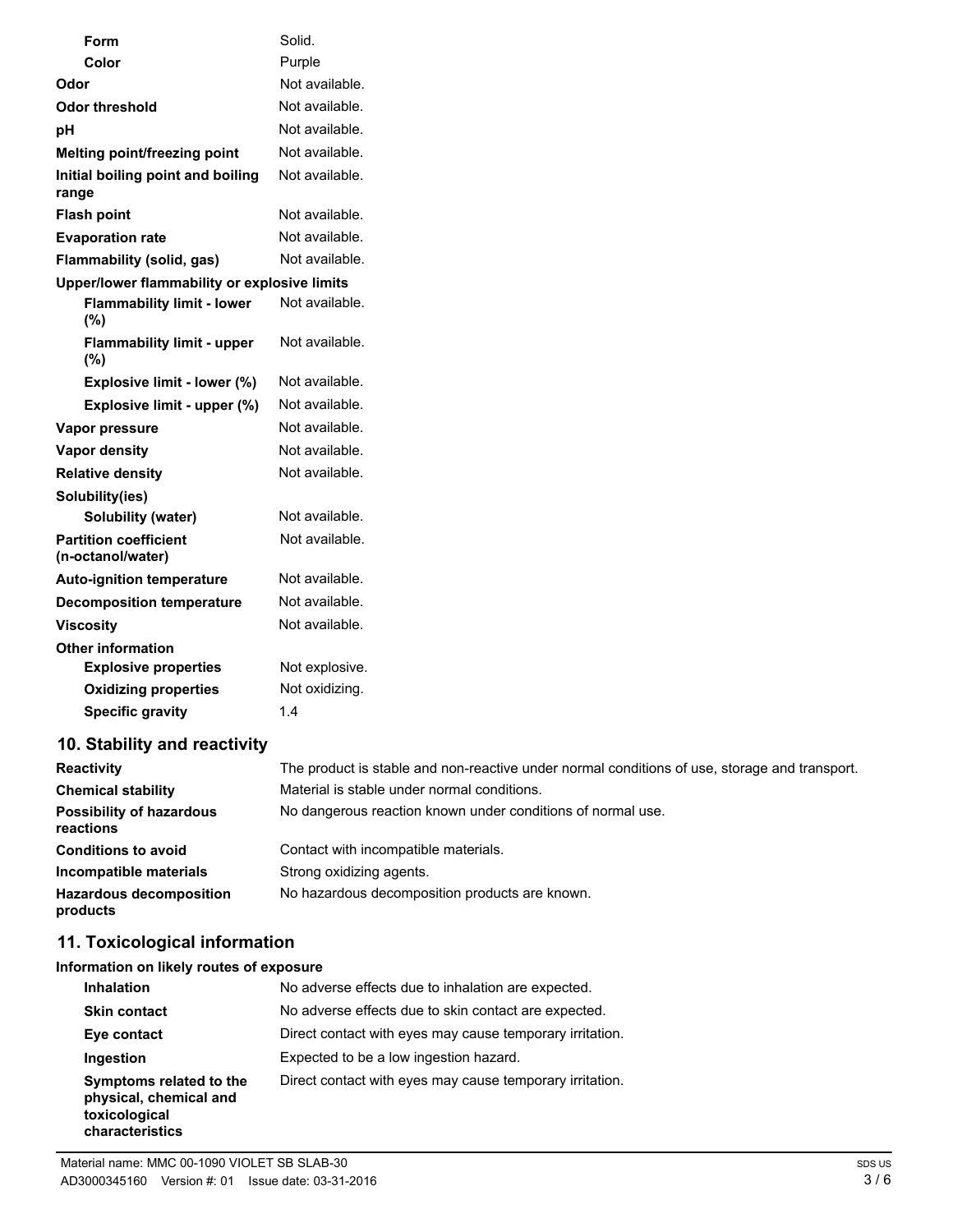| Information on toxicological effects                                                           |                                                                                                                               |
|------------------------------------------------------------------------------------------------|-------------------------------------------------------------------------------------------------------------------------------|
| <b>Acute toxicity</b>                                                                          | Not available.                                                                                                                |
| <b>Skin corrosion/irritation</b>                                                               | Prolonged skin contact may cause temporary irritation.                                                                        |
| Serious eye damage/eye<br>irritation                                                           | Direct contact with eyes may cause temporary irritation.                                                                      |
| Respiratory or skin sensitization                                                              |                                                                                                                               |
| <b>Respiratory sensitization</b>                                                               | Not a respiratory sensitizer.                                                                                                 |
| <b>Skin sensitization</b>                                                                      | This product is not expected to cause skin sensitization.                                                                     |
| <b>Germ cell mutagenicity</b>                                                                  | No data available to indicate product or any components present at greater than 0.1% are<br>mutagenic or genotoxic.           |
| Carcinogenicity                                                                                | This product is not considered to be a carcinogen by IARC, ACGIH, NTP, or OSHA.                                               |
| <b>IARC Monographs. Overall Evaluation of Carcinogenicity</b><br>Not listed.<br>Not regulated. | OSHA Specifically Regulated Substances (29 CFR 1910.1001-1050)<br>US. National Toxicology Program (NTP) Report on Carcinogens |
| Not listed.                                                                                    | This product is not expected to cause reproductive or developmental effects.                                                  |
| <b>Reproductive toxicity</b><br>Specific target organ<br>toxicity - single exposure            | Not classified.                                                                                                               |
| Specific target organ<br>toxicity - repeated<br>exposure                                       | Not classified.                                                                                                               |
| <b>Aspiration hazard</b>                                                                       | Not an aspiration hazard.                                                                                                     |

# **12. Ecological information**

| <b>Ecotoxicity</b>                   | The product is not classified as environmentally hazardous. However, this does not exclude the<br>possibility that large or frequent spills can have a harmful or damaging effect on the environment. |
|--------------------------------------|-------------------------------------------------------------------------------------------------------------------------------------------------------------------------------------------------------|
| <b>Persistence and degradability</b> | No data is available on the degradability of this product.                                                                                                                                            |
| <b>Bioaccumulative potential</b>     | No data available.                                                                                                                                                                                    |
| <b>Mobility in soil</b>              | No data available.                                                                                                                                                                                    |
| Other adverse effects                | No other adverse environmental effects (e.g. ozone depletion, photochemical ozone creation<br>potential, endocrine disruption, global warming potential) are expected from this component.            |

# **13. Disposal considerations**

| <b>Disposal instructions</b>             | Collect and reclaim or dispose in sealed containers at licensed waste disposal site.                                                                                                                                   |
|------------------------------------------|------------------------------------------------------------------------------------------------------------------------------------------------------------------------------------------------------------------------|
| Local disposal regulations               | Dispose in accordance with all applicable regulations.                                                                                                                                                                 |
| Hazardous waste code                     | The waste code should be assigned in discussion between the user, the producer and the waste<br>disposal company.                                                                                                      |
| Waste from residues / unused<br>products | Dispose of in accordance with local regulations. Empty containers or liners may retain some<br>product residues. This material and its container must be disposed of in a safe manner (see:<br>Disposal instructions). |
| Contaminated packaging                   | Since emptied containers may retain product residue, follow label warnings even after container is<br>emptied. Empty containers should be taken to an approved waste handling site for recycling or<br>disposal.       |

# **14. Transport information**

#### **DOT**

Not regulated as dangerous goods.

#### **IATA**

Not regulated as dangerous goods.

### **IMDG**

Not regulated as dangerous goods.

**Transport in bulk according to** Not applicable. **Annex II of MARPOL 73/78 and the IBC Code**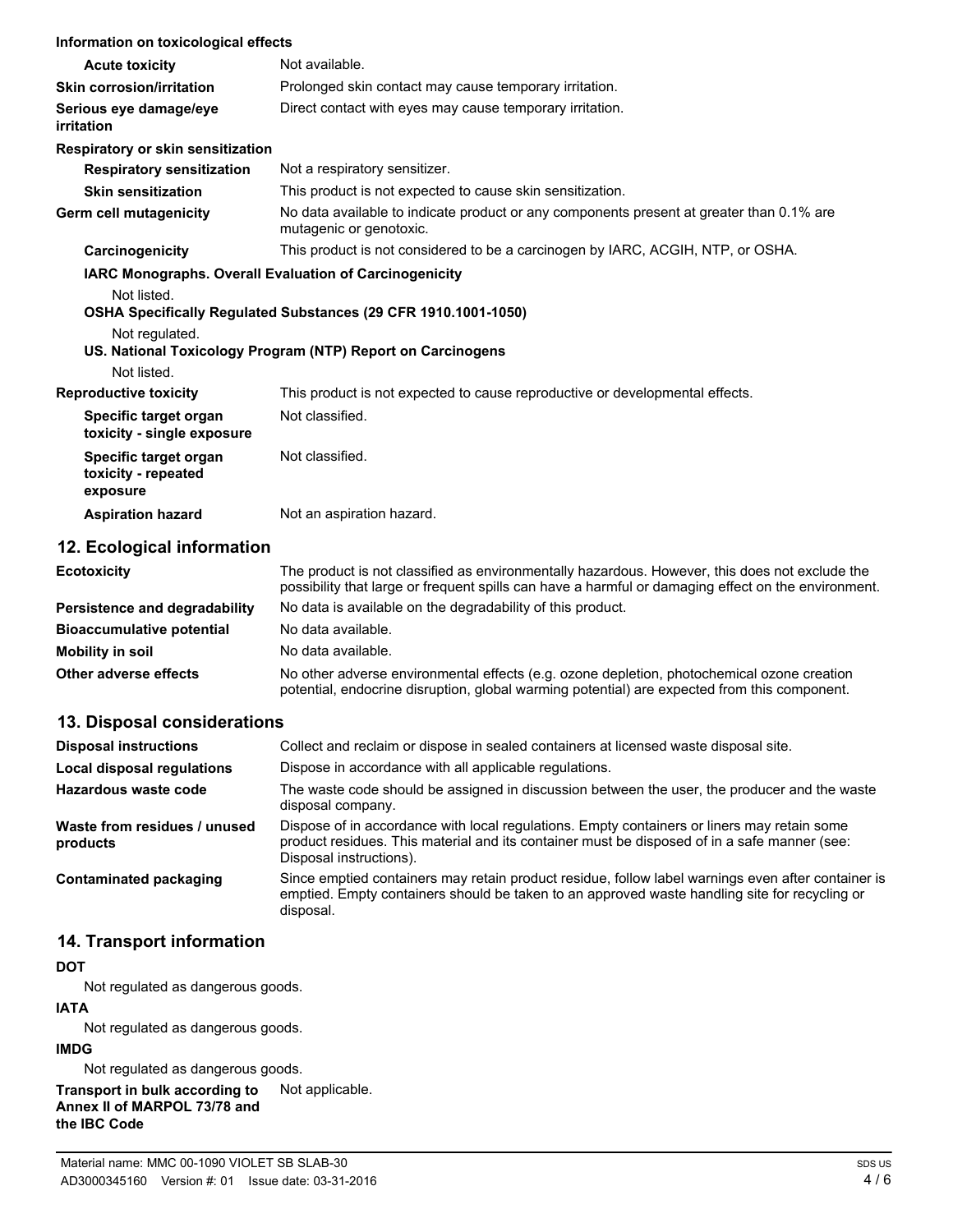### **15. Regulatory information**

#### **Superfund Amendments and Reauthorization Act of 1986 (SARA)**

#### **Hazard categories**

Immediate Hazard - No Delayed Hazard - No Fire Hazard - No Pressure Hazard - No Reactivity Hazard - No

# **SARA 313 (TRI reporting)**

Not regulated.

#### **US state regulations**

#### **US. California Proposition 65**

California Safe Drinking Water and Toxic Enforcement Act of 1986 (Proposition 65): This material is not known to contain any chemicals currently listed as carcinogens or reproductive toxins.

#### **International Inventories**

| Country(s) or region         | Inventory name                                                            | On inventory (yes/no)* |
|------------------------------|---------------------------------------------------------------------------|------------------------|
| Australia                    | Australian Inventory of Chemical Substances (AICS)                        | Yes                    |
| Canada                       | Domestic Substances List (DSL)                                            | Yes                    |
| Canada                       | Non-Domestic Substances List (NDSL)                                       | No.                    |
| China                        | Inventory of Existing Chemical Substances in China (IECSC)                | Yes                    |
| Europe                       | European Inventory of Existing Commercial Chemical<br>Substances (EINECS) | No.                    |
| Europe                       | European List of Notified Chemical Substances (ELINCS)                    | No.                    |
| Japan                        | Inventory of Existing and New Chemical Substances (ENCS)                  | Yes                    |
| Korea                        | Existing Chemicals List (ECL)                                             | Yes                    |
| New Zealand                  | New Zealand Inventory                                                     | Yes                    |
| Philippines                  | Philippine Inventory of Chemicals and Chemical Substances<br>(PICCS)      | Yes                    |
| Llaited Ctates & Duarte Dies | $Tavi0$ Cubetanese Control Ast (TCCA) Inventory                           | $V_{\alpha\alpha}$     |

United States & Puerto Rico Toxic Substances Control Act (TSCA) Inventory Nesset Act (TSCA) Inventory Act (TSCA)

\*A "Yes" indicates that all components of this product comply with the inventory requirements administered by the governing country(s) A "No" indicates that one or more components of the product are not listed or exempt from listing on the inventory administered by the governing country(s).

#### **International Inventories**

| Country(s) or region        | Inventory name                                                            | On inventory (yes/no)* |
|-----------------------------|---------------------------------------------------------------------------|------------------------|
| Australia                   | Australian Inventory of Chemical Substances (AICS)                        | Yes.                   |
| Canada                      | Domestic Substances List (DSL)                                            | Yes                    |
| Canada                      | Non-Domestic Substances List (NDSL)                                       | No.                    |
| China                       | Inventory of Existing Chemical Substances in China (IECSC)                | Yes                    |
| Europe                      | European Inventory of Existing Commercial Chemical<br>Substances (EINECS) | No.                    |
| Europe                      | European List of Notified Chemical Substances (ELINCS)                    | No.                    |
| Japan                       | Inventory of Existing and New Chemical Substances (ENCS)                  | Yes                    |
| Korea                       | Existing Chemicals List (ECL)                                             | Yes                    |
| New Zealand                 | New Zealand Inventory                                                     | Yes                    |
| <b>Philippines</b>          | Philippine Inventory of Chemicals and Chemical Substances<br>(PICCS)      | Yes                    |
| United States & Puerto Rico | Toxic Substances Control Act (TSCA) Inventory                             | Yes                    |

\*A "Yes" indicates that all components of this product comply with the inventory requirements administered by the governing country(s) A "No" indicates that one or more components of the product are not listed or exempt from listing on the inventory administered by the governing country(s).

### **16. Other information, including date of preparation or last revision**

| <b>Issue date</b> | 03-31-2016 |
|-------------------|------------|
| <b>Version #</b>  | .በ1        |